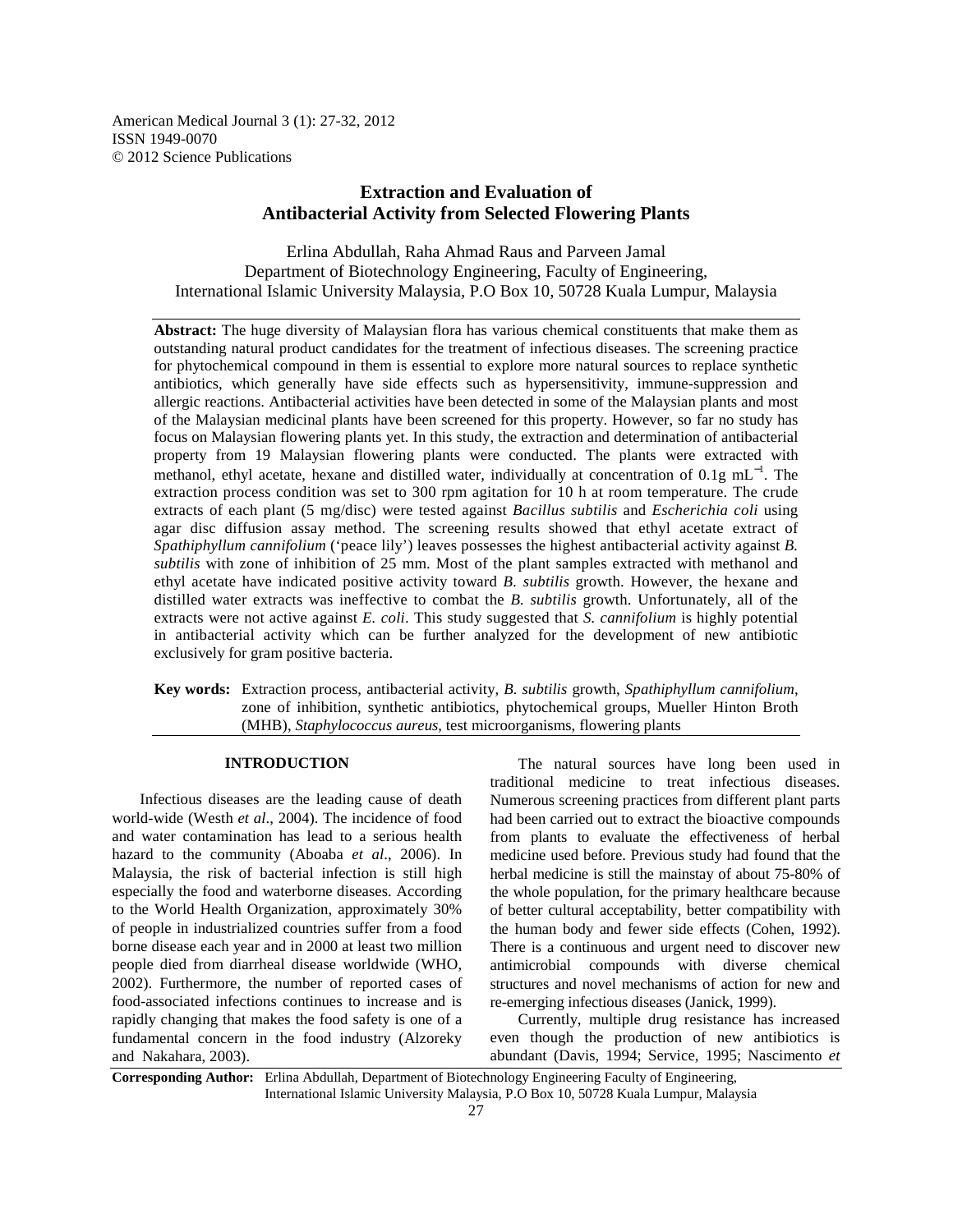*al*., 2000). Such a fact is cause for concern, because generally bacteria have the genetic capability to transmit and acquire resistance to drugs, which are utilized as therapeutic agents (Cohen, 1992; Ojala *et al*., 2000). New bacterial strains which are multi-resistant had cause the number of patients in hospitals suffer from suppressed immunity. Consequently, new infection can occur in hospitals as a result of high mortality (Nascimento *et al*., 2000). *Staphylococcus aureus* was the initial pathogen that has become resistant to all known antibiotics has posed a threat already for a number of years (Ojala *et al*., 2000).

 People nowadays are becoming more concerns of their healthcare and being selective on what they consumed. In recent years, the public demand for natural and/or chemically free additives in processed foods and cosmetic products has been increased (Skocibusic *et al*., 2006; Wijesekera, 1991; Zink, 1997). The food industry had involved the uses of chemical preservatives to avoid the food borne growing and microbes spoiling (Skocibusic *et al*., 2006). Previous study revealed that some synthetic preservatives convert some ingested materials into toxic substances or carcinogens by increasing the microsomal enzymes activity (Farag *et al*., 1989). Therefore the plant sources are recommended in the food industry as an alternative to chemically synthesized additives.

 Plant extracts have shown the presence of various chemical constituents such as flavanoids, alkaloids, steroids, tannins, saponins, cardiac glycosides and phenol compounds, which are synthesized and deposited in specific parts or in all parts of the plants (Parekh *et al*., 2005; Kaur and Arora, 2009). Flavanoids have been reported to possess antibacterial activity, in which it has the ability to form complex with extracellular, soluble proteins and bacterial cell walls (Tsuchiya *et al*., 1996). In the same manner, purified alkaloids as well as their synthetic derivatives are used as remedies for their various biological effects such as analgesic, antispasmodic and bactericidal (Evans, 2002). The bioactive compounds from plants may act by resembling endogeneous metabolites, ligands, hormones, signal transduction molecules or neurotransmitters that have effect on humans due to compatibility in their potential target sites (Parekh *et al*., 2005).

 Therefore, the aim of this research is to screen for antibacterial compounds from 19 plant species of different parts such as their leaves, flowers and stems/ barks. This study evaluated the potential antibacterial activity of aqueous and organic extracts of these plants against gram positive and gram negative bacteria such as Escherchia coli and *Bacillus subtilis*. Disc Diffusion Assay was conducted in this research to

measure the inhibition zone of active plant extracts against the bacterial growth. Finally, the activity of potential plant extracts was compared to the commercial antibiotics activity.

## **MATERIALS AND METHODS**

**Sample collections and pre-treatment:** Plant samples were collected from various locations such as in Botanical Park, Shah Alam, Forest Research Institute Malaysia (FRIM), nurseries in Sungai Buloh and individual gardens in Bangi. The plants were verified by a botanist and recorded in Department of Biotechnology Engineering, International Islamic University of Malaysia. Leaves, flowers and stems/ barks of plants were thoroughly washed under running tap water. Then, each sample were cut into small pieces and evenly distributed in different aluminium trays. The samples were placed inside oven at 45<sup>o</sup>C for 2-3 days. After that, the dried samples were ground into powder form using electrical blender. Each powdered form samples were transferred into air-tight bottles and labeled accordingly for further use.

**Preparation of extracts:** The plants were extracted with methanol, ethyl acetate, hexane and distilled water, individually at concentration of 0.1g m $^{-1}$  for 10 h. at room temperature with agitation at 300 rpm. The extracts were collected by filtration and were later spun at 4000 rpm for 10 min. to separate sediments from the extracts. To obtain crude extract of the plants, the solvents were removed by drying the extracts in water bath at 50°C.

**Preparation of test microorganisms:** An overnight culture of *Bacillus subtilis* (ATCC 6633) and *Escherichia coli* (ATCC 25922) were prepared in Mueller Hinton Broth (MHB) and later adjusted to 0.5 Mc Farland (optical density,  $OD_{650nm}$ 0.08-0.1) for antibacterial activity assay (Lopez *et al*., 2003). For this assay, the adjusted cultures were plated to Mueller Hinton Agar (MHA) plates for testing the plant extracts against the bacteria.

**Antibacterial activity:** To determine whether the plant extracts posses' antibacterial activity, disc diffusion assay was carried out. Disc containing 5 mg of plant extracts were prepared by soaking the disc in plant extracts that were previously dissolved in pure Dimethylsulfoxide (DMSO). Subsequently, the discs were transferred onto the plated MHA plates and the antibacterial activity was determined from the measurement of the inhibition zone diameter around the disc. Zone of inhibition is indicated by clear area around the disc which shows no bacterial growth.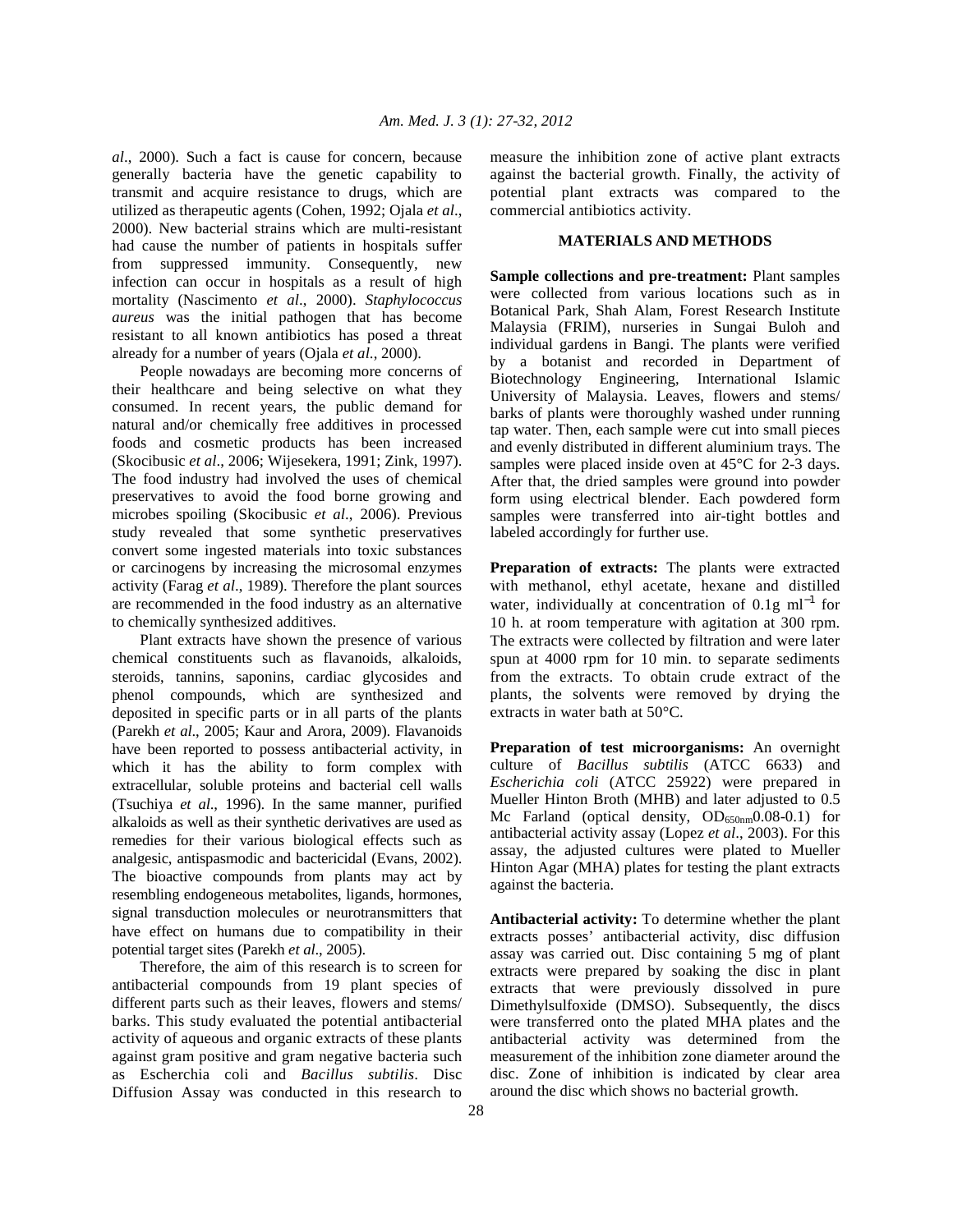## **RESULTS AND DISCUSSION**

 The antibacterial activity of 19 plants of different parts is summarized in Table 1-4. This study involves the use of leaves, flowers and stems/barks parts of each plant species. The total of 57 plant samples were extracted with four types of solvents namely methanol, ethyl acetate, hexane and distilled water. In this study, dimethylsulfoxide (DMSO) is used to dissolve the various crude extracts with concentration of 0.5 g/ml. All the extracts were tested against gram positive and gram negative bacteria which are *B. subtilis* and *E. coli*, respectively. The antibacterial activity of each plant extracts were represented by the inhibition zone produced on the agar plate. The greater the inhibition zone (measured in milimeter) indicates the higher antibacterial effect.

 The results obtained from this study showed that methanol extract of almost all the tested plants were active to inhibit the *B. subtilis* growth compared to the other solvent extracts. This suggests that methanol is the best solvent in extracting antibacterial compounds. Interestingly, many plants extracted with ethyl acetate also showed antibacterial activity. In contrast, almost all of the hexane extracts and distilled water extracts had no inhibitory effect on both gram positive and gram negative bacteria. In contrary with the folklore people who use primarily water as the solvent for extraction of herbal medicine, this study found that organic solvent provided more consistency in antibacterial activity. These observations might be associated with intrinsic bioactivity and the ability of the compounds which having different polarity to be dissolved in each type of solvent (Parekh *et al*., 2005). It is supported in reference

(Cowan, 1999), which reveals that antimicrobial phytochemical is soluble in moderate polar solvent.

 From this antibacterial study, it can be observed that gram positive bacteria are more susceptible than gram negative bacteria. Gram negative bacteria, *E. coli*, which is already known to be multi-resistant to drugs, was also showing no effect to the tested plant extracts in a different study as referred Nascimento *et al*. (2000). The susceptibility difference presents between both bacteria could be due to cell wall structure correlated with the permeability barrier or the membrane accumulation mechanism (Adwan and Abu-Hasan, 1998). In gram negative bacteria, the outer phospholipidic membrane carrying the structural lipopolysaccharide components makes the cell wall impermeable to lipophilic solutes. Additionally, porins constitute a selective barrier to the hydrophilic solutes with an exclusion limit of about 600 Da (Nikaido and Vaara, 1985). However, gram positive bacteria having only an outer peptidoglycan layer, thus is not an effective permeability barrier (Scherrer and Gerhardt, 1971).

 The highest antibacterial activity was shown by ethyl acetate extracts of *S. cannifolium* leaves. Additionally, both methanol and ethyl acetate solvents were powerful in extracting the antibacterial compounds from leaves and flowers of this plant species. Their extracts had revealed significant effects towards the growth of *B. subtilis*. The antibacterial compounds that might be presented in *S. cannifolium* consist of phytochemical groups such as alkaloids, flavanoids, tannins, phenolic compounds and cardiac glycosides. In previous study, alkaloids presents as one of the largest chemical compounds produced by plants.

Table 1: Antibacterial activity from methanol extracts

|                                         | Zone of Inhibition (mm) |      |        |                          |         |                    |                          |                          |                    |      |        |     |  |
|-----------------------------------------|-------------------------|------|--------|--------------------------|---------|--------------------|--------------------------|--------------------------|--------------------|------|--------|-----|--|
|                                         | Leaves                  |      |        |                          | Flowers |                    |                          |                          | Stems/Barks        |      |        |     |  |
| Plant names                             |                         |      |        |                          |         |                    |                          |                          |                    |      |        |     |  |
| Parts<br>White Clerodendrum paniculatum | <b>B.</b> subtilis      |      | E.coli |                          |         | <b>B.</b> subtilis |                          | E.coli                   | <b>B.</b> subtilis |      | E.coli |     |  |
|                                         | 13.0                    | 12.0 |        |                          | 9.5     | 9.0                |                          |                          | 9.0                | 10.0 |        |     |  |
| Red Clerodendrum paniculatum            | 11.5                    | 13.0 |        |                          |         |                    |                          |                          | 9.0                | 9.5  | ٠      |     |  |
| White Mussaenda philippica              | 7.5                     | 7.5  |        |                          | 9.5     | 9.5                | $\overline{\phantom{a}}$ |                          | 9.5                | 10.0 | ٠      |     |  |
| Red Mussaenda philippica                | 11.5                    | 12.0 |        |                          | 11.0    | 12.0               |                          |                          | 13.5               | 14.0 | ٠      |     |  |
| Callistemon viminalis                   | 13.0                    | 12.5 |        |                          | 15.5    | 14.5               |                          |                          | 8.5                | 9.0  | ٠      |     |  |
| Erythrina glauca                        | 12.5                    | 12.5 |        |                          | 8.0     | 8.0                |                          |                          | 14.0               | 16.0 | ۰      |     |  |
| Ixora chinensis                         | 11.5                    | 11.5 |        |                          | 12.0    | 11.0               |                          |                          | 10.0               | 10.5 | -      |     |  |
| Lagerstroemia loudonii                  | 12.5                    | 12.0 |        |                          | 12.0    | 13.5               | $\overline{\phantom{a}}$ |                          | 12.5               | 14.0 | ٠      |     |  |
| Hymenocallis littoralis                 | 10.0                    | 9.0  |        |                          | 9.0     | 7.5                | ۰.                       | $\overline{\phantom{a}}$ | 9.0                | 9.0  | 9.0    | 9.0 |  |
| Costus Spicatus                         |                         | ۰    |        |                          | 8.0     | 9.0                | ٠                        |                          |                    |      |        |     |  |
| Heliconia rostrata                      | 11.5                    | 11.5 | ٠      |                          | 8.5     | 8.0                | $\overline{\phantom{a}}$ | $\overline{\phantom{a}}$ | 10.0               | 10.0 | ۰      |     |  |
| Mussaenda flava                         | 14.0                    | 15.0 |        |                          | 20.0    | 20.0               |                          |                          | 9.0                | 9.5  | ۰      |     |  |
| Canna Indica                            | 9.0                     | 10.5 |        |                          | 8.0     | 8.5                |                          |                          |                    |      |        |     |  |
| Spathiphyllum cannifolium               | 20.0                    | 18.0 |        |                          | 21.0    | 21.0               |                          |                          | 14.5               | 15.0 |        |     |  |
| Arytera littoralis                      | 11.5                    | 10.5 |        |                          |         |                    |                          |                          |                    |      |        |     |  |
| Bauhinia kockiana                       | 13.0                    | 12.0 |        |                          |         |                    |                          |                          | 15.0               | 15.0 |        |     |  |
| Torenia fournieri                       | 13.0                    | 13.0 |        |                          | 12.0    | 10.0               |                          |                          |                    |      |        |     |  |
| Ajuga reptans                           | 9.0                     | 8.0  |        | $\overline{\phantom{a}}$ | 8.5     | 9.0                | ٠                        | $\overline{\phantom{a}}$ | 10.0               | 11.5 | ۰      |     |  |
| Couroupita guianensis                   | 11.0                    | 11.0 |        |                          | 17.5    | 15.5               |                          |                          | 14.5               | 14.0 |        |     |  |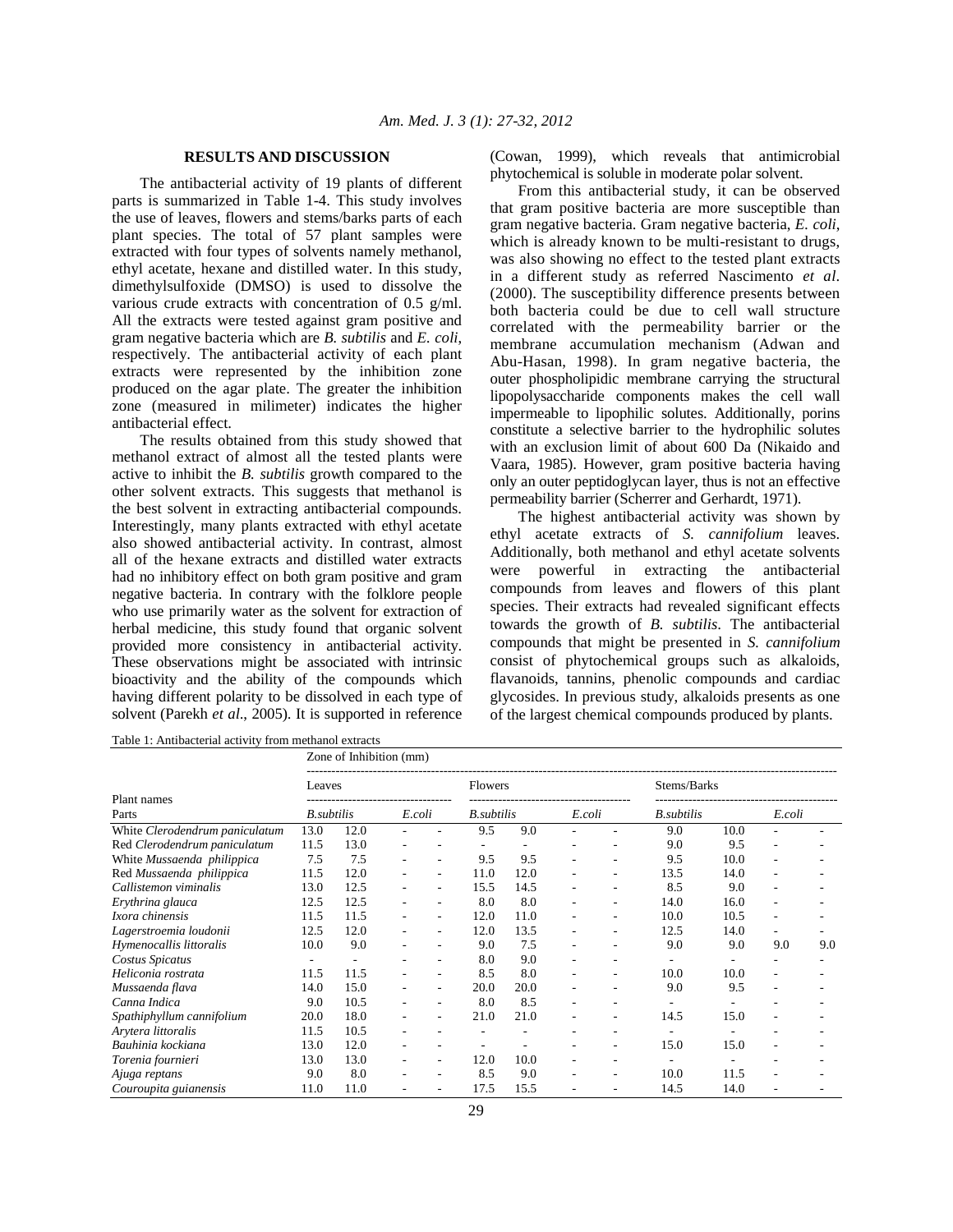|                                | Zone of Inhibition (mm) |      |        |                          |                    |      |                          |    |                          |      |        |  |  |
|--------------------------------|-------------------------|------|--------|--------------------------|--------------------|------|--------------------------|----|--------------------------|------|--------|--|--|
|                                | Leaves                  |      |        |                          | Flowers            |      |                          |    | Stems/Barks              |      |        |  |  |
| Plant names                    |                         |      |        |                          |                    |      |                          |    |                          |      |        |  |  |
| Parts                          | <b>B.</b> subtilis      |      | E.coli |                          | <b>B</b> .subtilis |      | E.coli                   |    | <b>B</b> .subtilis       |      | E.coli |  |  |
| White Clerodendrum paniculatum |                         |      |        |                          | 13.0               | 13.5 |                          |    | 9.0                      |      |        |  |  |
| Red Clerodendrum paniculatum   |                         |      |        |                          |                    |      |                          | ٠  | 9.5                      | 11.0 |        |  |  |
| White Mussaenda philippica     |                         |      |        |                          |                    |      |                          |    | 9.0                      | 9.0  |        |  |  |
| Red Mussaenda philippica       |                         |      |        |                          | ۰                  |      |                          |    | 9.5                      | 10.0 |        |  |  |
| Callistemon viminalis          | 8.0                     | 9.5  |        |                          | 13.0               | 14.0 |                          |    | ۰                        |      |        |  |  |
| Erythrina glauca               |                         |      |        |                          | 8.0                |      |                          |    | 15.0                     | 16.0 |        |  |  |
| Ixora chinensis                | 9.5                     |      |        |                          | 8.5                | 9.5  |                          |    | 10.5                     | 10.5 |        |  |  |
| Lagerstroemia loudonii         |                         |      |        |                          |                    |      |                          |    | 7.0                      | 7.0  |        |  |  |
| Hymenocallis littoralis        | 13.0                    | 13.0 |        |                          |                    |      |                          |    | 7.5                      | 10.5 |        |  |  |
| Costus Spicatus                | 7.0                     | 8.0  |        |                          | 7.5                | 8.0  |                          | ٠  | 10.5                     |      |        |  |  |
| Heliconia rostrata             |                         |      |        |                          | 8.0                | 11.0 |                          |    | 9.0                      | 9.0  |        |  |  |
| Mussaenda flava                | 10.0                    |      |        |                          |                    |      |                          |    | 7.0                      |      |        |  |  |
| Canna Indica                   | ٠                       |      |        | $\overline{\phantom{a}}$ | 7.0                | 7.0  | $\overline{\phantom{a}}$ | ۰. | 8.5                      | 9.0  |        |  |  |
| Spathiphyllum cannifolium      | 24.5                    | 25.0 |        | $\overline{\phantom{a}}$ | 23.0               | 24.0 |                          |    | 15.0                     | 15.5 |        |  |  |
| Arytera littoralis             | 7.0                     | 7.0  |        |                          | ۰                  | ۰    |                          | ٠  | $\overline{\phantom{a}}$ |      |        |  |  |
| Bauhinia kockiana              |                         |      |        |                          | 12.0               | 13.0 |                          | ٠  | 10.5                     | 10.5 |        |  |  |
| Torenia fournieri              | 11.0                    | 11.5 |        |                          |                    |      |                          |    |                          |      |        |  |  |
| Ajuga reptans                  |                         |      |        |                          |                    |      |                          |    |                          |      |        |  |  |
| Couroupita guianensis          | 13.0                    | 13.0 |        |                          | 12.0               | 13.0 |                          |    |                          |      |        |  |  |

# *Am. Med. J. 3 (1): 27-32, 2012*

#### Table 2: Antibacterial activity from ethyl acetate extracts

## Table 3: Antibacterial activity from hexane extracts

Zone of Inhibition (mm)

| Plant names<br>Parts<br>White Clerodendrum paniculatum | Leaves     |      |        |   | <b>Flowers</b>     |      |        |    | Stems/Barks        |      |        |  |
|--------------------------------------------------------|------------|------|--------|---|--------------------|------|--------|----|--------------------|------|--------|--|
|                                                        |            |      |        |   |                    |      |        |    |                    |      |        |  |
|                                                        | B.subtilis |      | E.coli |   | <b>B.</b> subtilis |      | E.coli |    | <b>B</b> .subtilis |      | E.coli |  |
|                                                        |            |      |        |   |                    |      |        |    |                    |      |        |  |
| Red Clerodendrum paniculatum                           |            |      |        |   |                    |      |        |    |                    |      |        |  |
| White Mussaenda philippica                             |            |      |        |   |                    |      |        | -  | 7.5                | 8.0  |        |  |
| Red Mussaenda philippica                               |            |      |        |   |                    |      |        | ۰  | 9.0                | 9.5  |        |  |
| Callistemon viminalis                                  | 11.0       | 12.0 |        | ٠ | 12.5               | 15.0 |        |    |                    |      |        |  |
| Erythrina glauca                                       |            |      |        |   |                    |      |        | ۰  | 9.5                |      |        |  |
| Ixora chinensis                                        |            |      |        |   |                    |      |        | ۰. | 13.0               | 13.5 |        |  |
| Lagerstroemia loudonii                                 |            |      |        |   |                    |      |        |    |                    |      |        |  |
| Hymenocallis littoralis                                |            |      |        |   |                    |      |        |    |                    |      |        |  |
| Costus Spicatus                                        | 7.0        | 8.0  |        |   |                    |      |        |    |                    |      |        |  |
| Heliconia rostrata                                     |            |      |        |   |                    |      |        |    |                    |      |        |  |
| Mussaenda flava                                        |            |      |        |   |                    |      |        |    |                    |      |        |  |
| Canna Indica                                           |            |      |        |   |                    |      |        |    |                    |      |        |  |
| Spathiphyllum cannifolium                              |            |      |        |   |                    |      |        |    |                    |      |        |  |
| Arytera littoralis                                     |            |      |        |   |                    |      |        |    |                    |      |        |  |
| Bauhinia kockiana                                      |            |      |        |   |                    |      |        |    |                    |      |        |  |
| Torenia fournieri                                      |            |      |        |   |                    |      |        |    |                    |      |        |  |
| Ajuga reptans                                          |            |      |        |   |                    |      |        |    |                    |      |        |  |
| Couroupita guianensis                                  |            |      |        |   |                    |      |        |    |                    |      |        |  |

It had contributed to the development of powerful painkiller medication (Raffauf, 1996). Besides, reference (Dharmananda, 2003), had revealed that the isolation of tannins which is useful for treating intestinal disorders such as diarrhea and dysentery.

 The antibacterial activity shown by *S. cannifolium* extracts is compatible with the commercial antibiotics tested as summarized in Table 1. The *S. cannifolium* extracts had shown the maximum inhibition zone of 25 mm against the *B.subtilis* growth. This result is almost similar with the activity of Tetracyclin  $(30 \mu g)$ ,

Gentamycin (10 µg) and Chloramphenicol (30 µg), which their inhibition zone ranged between 22 mm to 27 mm. However, the *S. cannifolium* extracts did not show any activity towards the growth of *E. coli*. It is hoped that this plant extracts will likely to have a similar activity with the Tetracyclin (30 µg), Gentamycin (10 $\mu$ g) and Chloramphenicol (30  $\mu$ g) in combating the pathogenic gram negative bacteria when it is further developed in the future. Thus, it can be suggested that *S. cannifolium* is a great potential source of antibacterial compounds that could be used in formulation of new antimicrobial drugs of natural basis.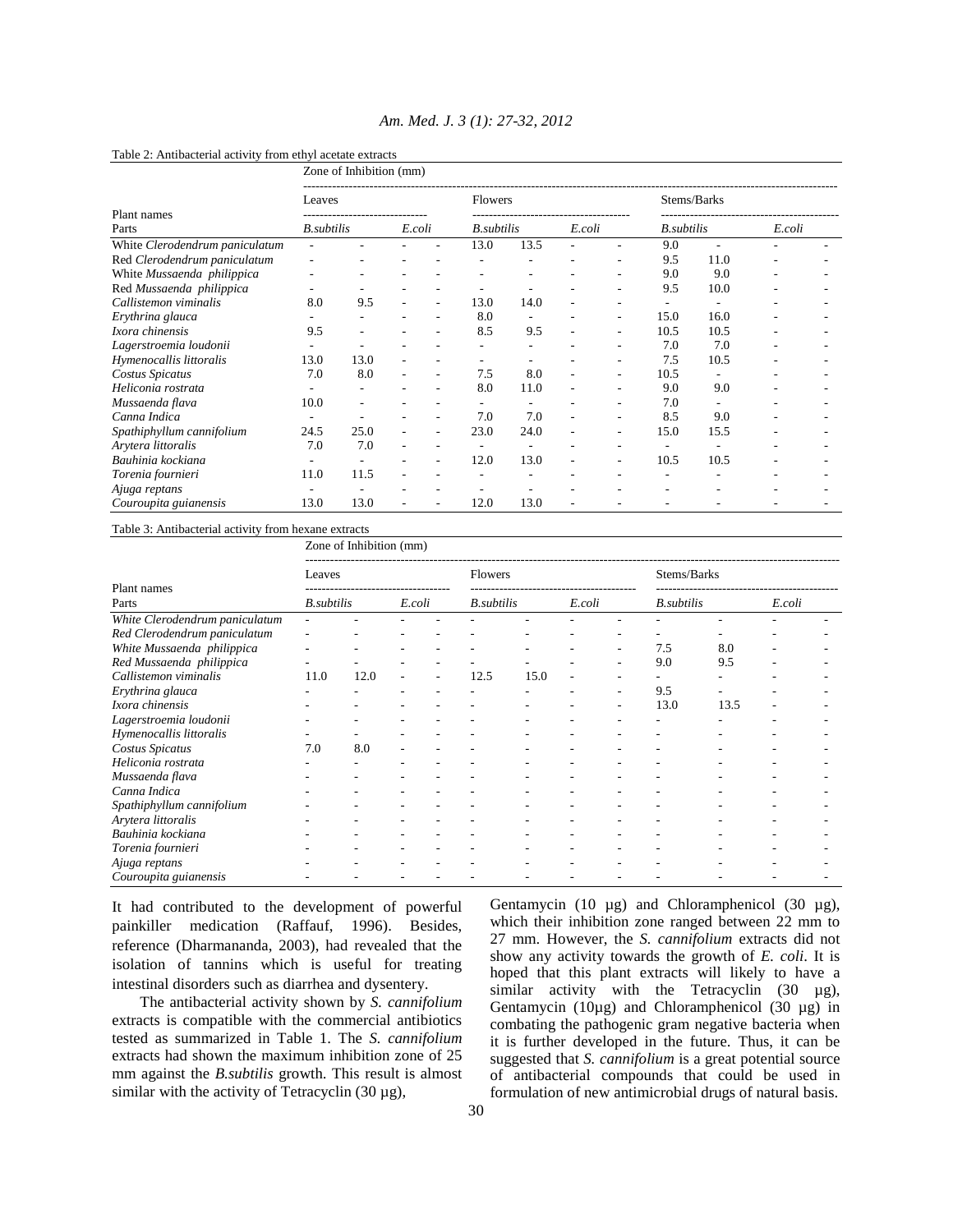|                                         | Zone of Inhibition (mm) |  |        |  |                    |      |        |  |                    |     |        |  |  |
|-----------------------------------------|-------------------------|--|--------|--|--------------------|------|--------|--|--------------------|-----|--------|--|--|
|                                         | Leaves                  |  |        |  | Flowers            |      |        |  | Stems/Barks        |     |        |  |  |
| Plant names                             |                         |  |        |  |                    |      |        |  |                    |     |        |  |  |
| Parts<br>White Clerodendrum paniculatum | <b>B.</b> subtilis      |  | E.coli |  | <b>B</b> .subtilis |      | E.coli |  | <b>B.</b> subtilis |     | E.coli |  |  |
|                                         |                         |  |        |  |                    |      |        |  |                    |     |        |  |  |
| Red Clerodendrum paniculatum            |                         |  |        |  |                    |      |        |  |                    |     |        |  |  |
| White Mussaenda philippica              |                         |  |        |  |                    |      |        |  |                    |     |        |  |  |
| Red Mussaenda philippica                |                         |  |        |  |                    |      |        |  |                    |     |        |  |  |
| Callistemon viminalis                   |                         |  |        |  | 13.5               | 14.0 |        |  | 7.0                | 9.0 |        |  |  |
| Erythrina glauca                        |                         |  |        |  |                    |      |        |  |                    |     |        |  |  |
| Ixora chinensis                         |                         |  |        |  |                    |      |        |  |                    |     |        |  |  |
| Lagerstroemia loudonii                  |                         |  |        |  | 7.5                | 7.5  |        |  |                    |     |        |  |  |
| Hymenocallis littoralis                 |                         |  |        |  |                    |      |        |  |                    |     |        |  |  |
| Costus Spicatus                         |                         |  |        |  |                    |      |        |  |                    |     |        |  |  |
| Heliconia rostrata                      |                         |  |        |  |                    |      |        |  |                    |     |        |  |  |
| Mussaenda flava                         |                         |  |        |  |                    |      |        |  |                    |     |        |  |  |
| Canna Indica                            |                         |  |        |  |                    |      |        |  |                    |     |        |  |  |
| Spathiphyllum cannifolium               |                         |  |        |  |                    |      |        |  |                    |     |        |  |  |
| Arytera littoralis                      |                         |  |        |  |                    |      |        |  |                    |     |        |  |  |
| Bauhinia kockiana                       |                         |  |        |  |                    |      |        |  |                    |     |        |  |  |
| Torenia fournieri                       |                         |  |        |  |                    |      |        |  |                    |     |        |  |  |
| Ajuga reptans                           |                         |  |        |  |                    |      |        |  |                    |     |        |  |  |
| Couroupita guianensis                   |                         |  |        |  |                    |      |        |  |                    |     |        |  |  |

*Am. Med. J. 3 (1): 27-32, 2012* 

Table 4: Antibacterial activity from distilled water extracts

# **CONCLUSION**

 In the present study, the ethyl acetate extracts of *S. cannifolium* leaves have demonstrated the most effective candidate which possessed the maximum antibacterial compounds. Therefore, this plant extracts have a great potential for future analysis to discover the active isolating compounds against microorganisms. The toxicity study of this extracts could be performed as it is essentials in the food and cosmetic industries application. The efficiency of this plant extracts which is compatible with the commercial antibiotics can be considered as highly potential in the development of new antimicrobial drugs that can be used to treat infectious diseases caused by microorganisms.

#### **ACKNOWLEDGEMENT**

 The authors wish to thank Mr. Amiruddin Abdul Hamid, from Taman Pertanian Shah Alam for the identification and collection of plant samples. We also acknowledge Mr. Abu Bakar Mat Daud for supporting the plants of his collection.

### **REFERENCES**

- Aboaba, O.O., S.I. Smith and F.O. Olude, 2006. Antibacterial effect of edible plant extract on *Escherichia coli* 0157:H7. Pak. J. Nutr., 5: 325-327.
- Adwan, K. and N. Abu-Hasan, 1998. Gentamicin resistance in clinical strains of enterobacteriaceae associated with reduced gentamicin uptake. Folia Microbial, 43: 438-440.
- Alzoreky, N.S. and K. Nakahara, 2003. Antibacterial activity of extracts from some edible plants commonly consumed in Asia. Int. J. Food Microbiol., 80: 223-230. PMID: 12423924
- Cohen, M.L., 1992. Epidemiology of drug resistance: Implications for a post—antimicrobial era. Sciences, 257: 1050-1055. DOI: 10.1126/science.257.5073.1050
- Cowan, M.M., 1999. Plant products as antimicrobial agents. Clin. Microbial. Rev., 12: 564-582.
- Davis, J., 1994. Inactivation of antibiotics and the dissemination of resistance genes. Sciences, 264: 375-382. DOI: 10.1126/science.8153624
- Dharmananda, S., 2003. Gallnuts and the Uses of Tannins in Chinese Medicine. 1st Edn., ITM, Portland, pp: 4.
- Evans, W.C., 2002. Trease and Evans' Pharmacognosy. 15th Edn., Bailliere Tindall, London, ISBN-10: 0702026174, pp: 600.
- Farag, R.S., Z.Y. Daw, F.M. Hewedi and G.S.A. El-Baroty, 1989. Antimicrobial activity of some egyptian spice essential oils. J. Food Prot., 52: 665- 667.
- Janick, J., 1999. Perspectives on New Crops and New Uses. 1st Edn., ASHS Press, Alexandria, VA., ISBN: 0961502703, pp: 528.
- Kaur, G.J. and D.S. Arora, 2009. Antibacterial and phytochemical screening of *Anethum graveolens*, *Foeniculum vulgare* and *Trachyspermum ammi*. BMC Complement Altern. Med. PMID: 19656417